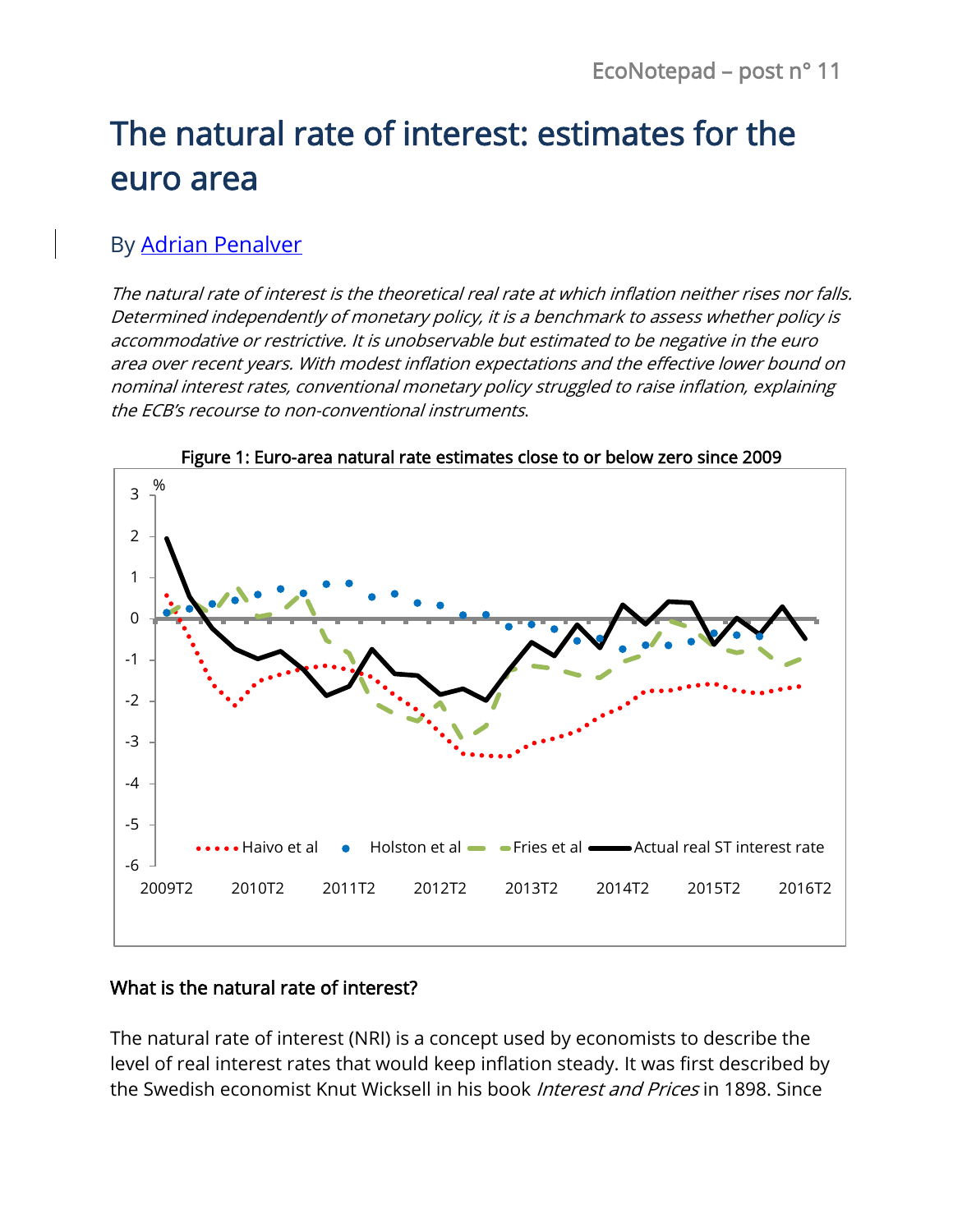in most economic models, the inflation rate falls when output is below its potential level, the NRI is also the one that keeps output at its potential level. (The real interest rate here refers to the actual interest rate minus the expected inflation rate.)

More technically, in the seminal work of [Woodford \(2002\),](http://press.princeton.edu/titles/7603.html) the NRI is the real rate of interest that would keep inflation from rising or falling if prices were fully flexible. In this way, the NRI is a benchmark that "sees through" the temporary effects on inflation and output of frictions that prevent prices from adjusting immediately.

## Why is the natural rate of interest a useful concept?

It is a standard view of economists that potential output cannot be influenced by conventional monetary policy. Potential output is determined by things like the working-age population, education and skills, technological progress etc. Since monetary policy cannot affect these things, it cannot affect potential output. The NRI is then the real rate of interest that brings demand into line with this potential output by moving demand between periods. For example, if income is expected to grow rapidly because of fast productivity growth in the future, then the NRI will be high to constrain current demand (otherwise people will try to enjoy some of their future income today and this would be inflationary).

The crucial point is that the NRI is independent of monetary policy. In normal circumstances, when the short-term interest rate is the only monetary policy instrument, the difference between the real policy rate and the NRI can be used to assess the stance of monetary policy. If the policy interest rate (in real terms) is below the NRI, then monetary policy is stimulatory and the inflation rate can be expected to rise faster than it otherwise would.

Theoretically, nonconventional instruments work through different channels, but still rely on gaps between expected short-term real rates and their natural counterparts. For example, forward guidance works by committing now to a future path of the short-term nominal rate, which implies an expected gap between the future real policy rate and the future NRI. In theory, demand and inflation are stimulated now in anticipation of the future inflation created by this commitment. This would show up as a rise in currently expected inflation and a more negative real policy rate now.

## How low is the current natural rate in the euro area?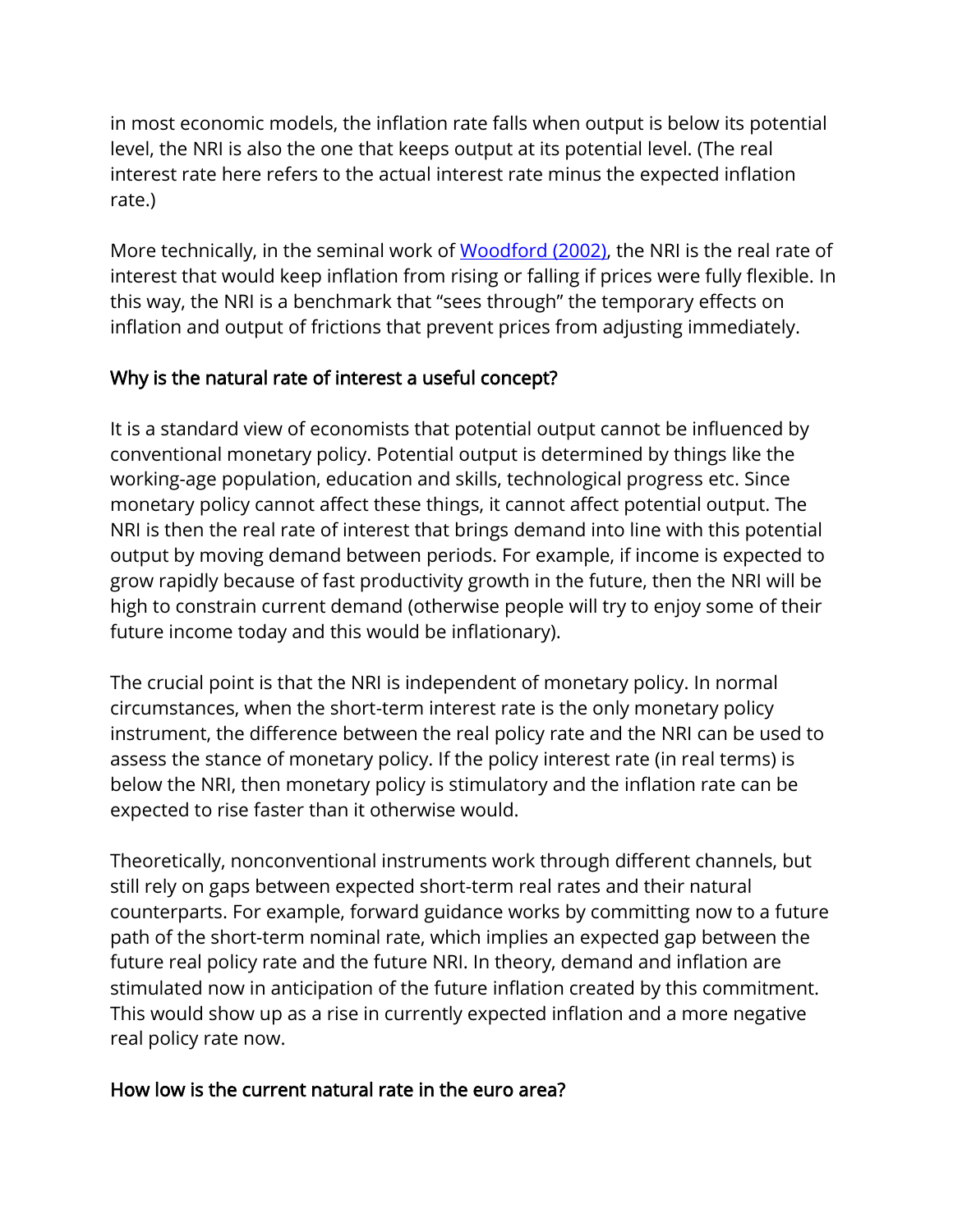As the NRI is not directly observable, it has to be estimated using statistical models. Building a statistical model requires assumptions and estimates of the NRI can vary considerably with different assumptions.

One approach, pioneered by **Laubach and Williams (2003)**, attempts to estimate the NRI directly. They use a very simple economic framework that relates real GDP, inflation and short term interest rates and assume that the implied gap between actual and potential GDP is driven by the difference between the short-term real interest rate and the NRI. This approach assumes that economic shocks are fairly slow-moving and so NRIs estimated using this approach are quite smooth. Figure 2 illustrates an estimate of the path of the NRI for the Euro-area based on the multicountry estimates of [Fries et al. \(2016\)](https://publications.banque-france.fr/sites/default/files/medias/documents/document-de-travail-611_2016-12-16.pdf) which uses the Laubach and Williams approach. The Euro-area estimate from [Holston et al \(2016\)](http://www.frbsf.org/economic-research/files/wp2016-11.pdf) using the same approach is also illustrated for comparison.

An alternative approach, used by **[Barsky et al \(2014\)](https://www.aeaweb.org/articles?id=10.1257/aer.104.5.37)** calculates the NRI using an estimated large-scale macroeconomic model. The NRI is calculated by "turning off" the parameters that slow down wage and price adjustments and shocks to price markups. In effect, the fictional economy with flexible prices can be recreated from the estimated macroeconomic model and the NRI is the one that keeps inflation stable in this case. This type of model assumes that monetary policy can adjust to contemporaneous shocks and needs fairly volatile shocks to replicate macroeconomic data. As a result, estimates of the NRI using this approach are quite volatile and are commonly smoothed for presentation purposes. Figure 2 illustrates an estimate of the Euro-area NRI which uses this approach ("Haivo et al" is an as yet unpublished paper).

#### Why does the natural rate move around and can it be negative?

The NRI moves around because there are shocks to the growth rate of potential output and shocks that affect the willingness to consume now relative to the future. Loosely speaking, the NRI changes because of shocks that affect the willingness to save and invest. Longer life expectancy, for example, increases the incentive to save but has minimal effect on the incentive to invest. A slow-down in productivity growth reduces the incentive to invest. Both these shocks would cause the NRI to fall. If shocks increasing the incentive to save and reducing the incentive to invest are sufficiently large, then negative real interest rates may be necessary to equalize the two.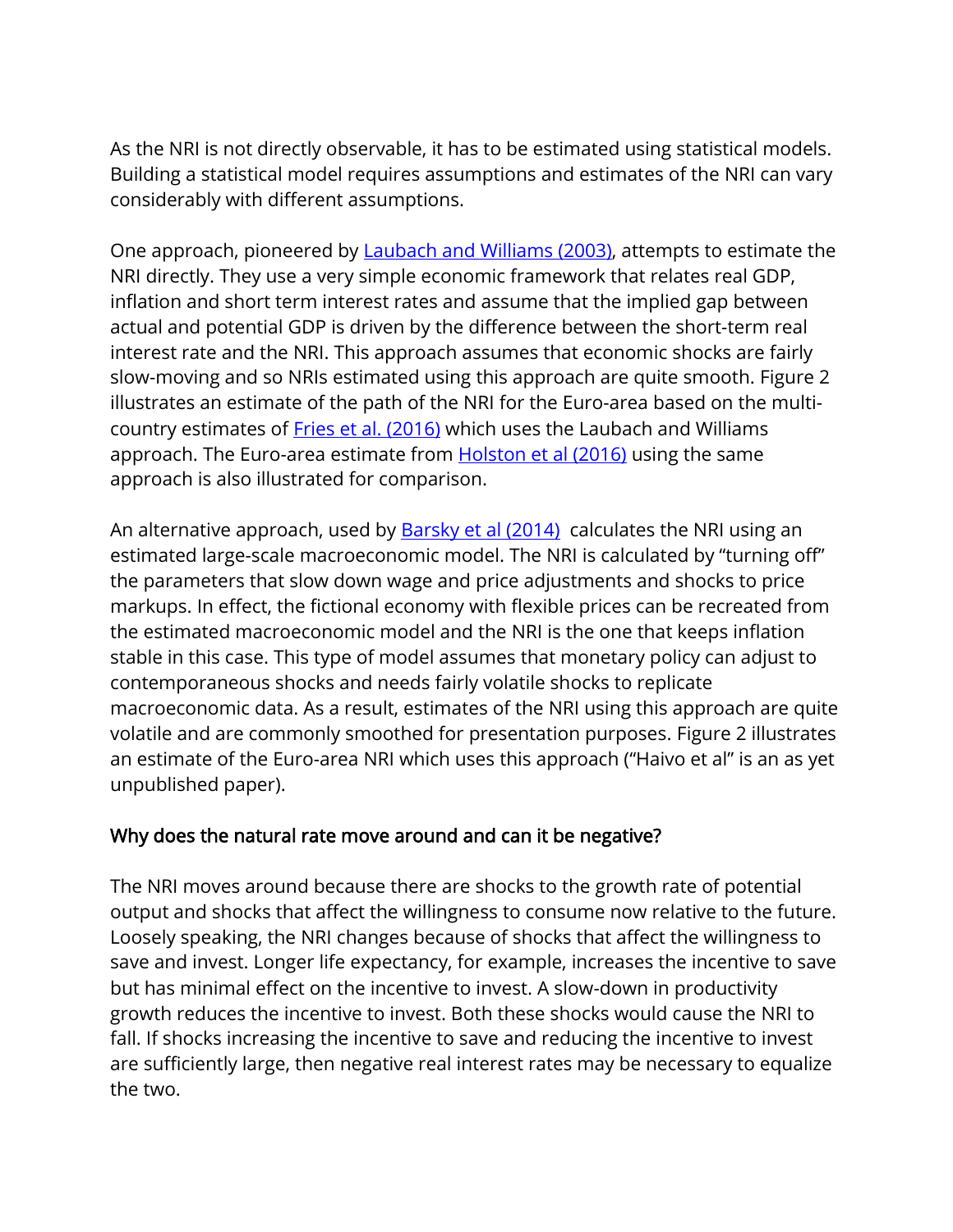### Box: Should the central bank target the natural rate?

In very simple theoretical models, it is appropriate for the central bank to set the policy rate equal to the NRI plus the expected rate of inflation. This is because the NRI "summarises" the effect of shocks on the real interest rate under flexible prices, and the inflation expectations term takes account of the frictions that delay adjustment in prices and output. In more complex models (with wage and price rigidities for example and shocks to mark-ups), the appropriate path for monetary policy depends on the types of shocks hitting the economy and the optimal tradeoff between volatility in output and inflation. Nevertheless, tracking the NRI can still be an improvement over simple interest rate setting rules (such as a Taylor rule).





As can be seen from Figure 2, these estimates all point to significantly negative NRIs in the Euro-area in recent years. There is too much disagreement between the estimates of the NRI for them to be used to fine-tune monetary policy. However, significantly negative NRIs pose problems for conventional monetary. Since the nominal policy rate is constrained in how far it can fall by the effective lower bound